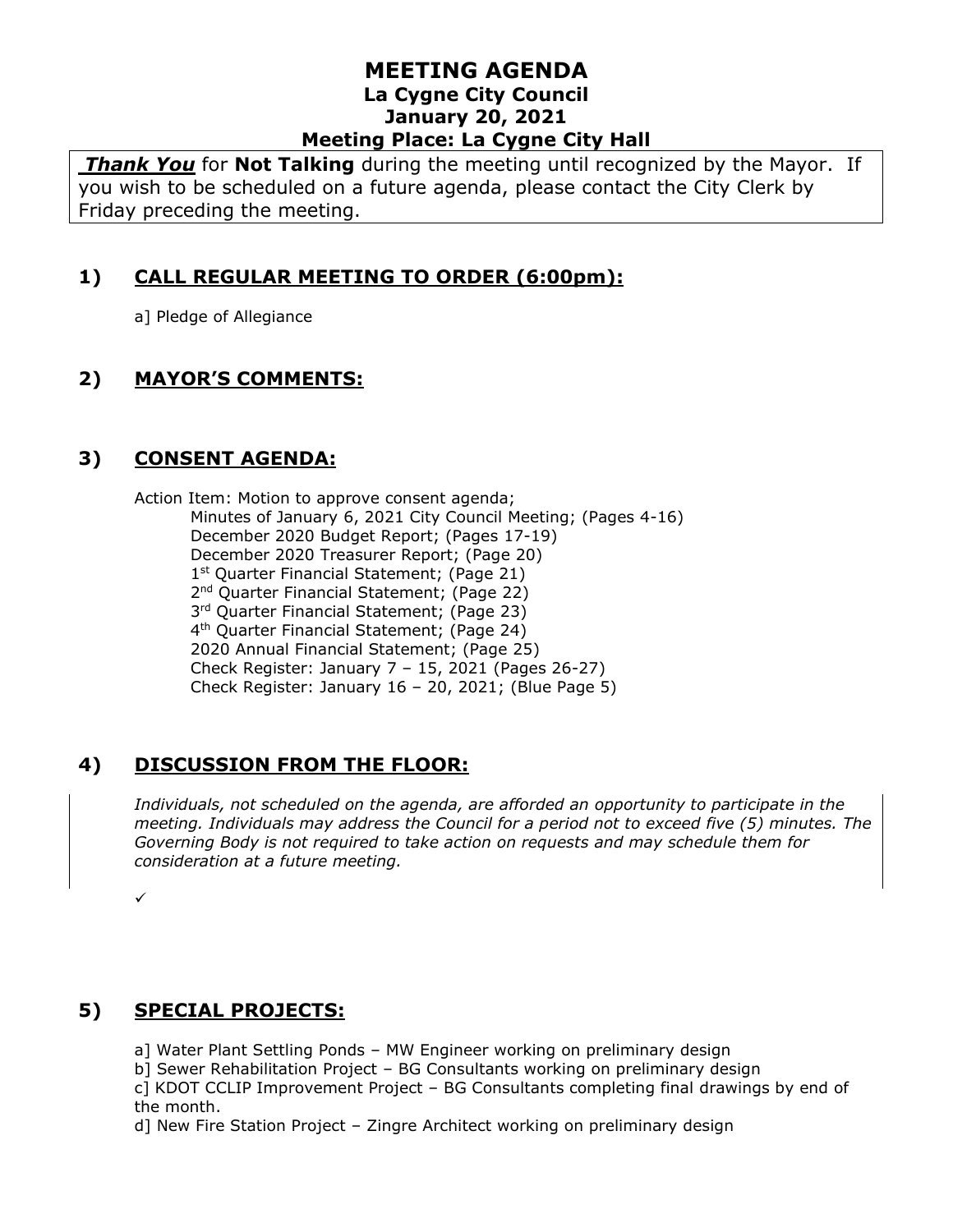### **6) REPORTS OF CITY OFFICERS:**

- $\checkmark$  City Attorney Burton Harding (None)
- $\checkmark$  Police Chief & Codes Officer Tina Fenoughty (Blue Page 6)
- $\checkmark$  Public Works Department Dan Nasalroad (Blue Page 7)
- $\checkmark$  Fire Chief Dan Nasalroad (Blue Page 7)
- $\checkmark$  City Clerk Jodi Wade None

# **7) REPORTS OF COUNCIL COMMITTEES:**

a] Water & Gas--------------------------------------Danny Curtis ------ Logan Smith

- b] Street --------------------------------------------Jerome Mitzner ------ James Thies
	- $\checkmark$  (Postponed until Fall 2021) RFP for Stormwater Master Planning.
	- $\checkmark$  (In Committee review) Follow up regarding the water pooling on the corner of Broadway and Chestnut street next to the La Cygne Library.
- c] Sewer---------------------------------------------James Thies ----------Thomas Capp
- d] Park-----------------------------------------------Thomas Capp ---------Danny Curtis
- e] Cemetery-----------------------------------------Danny Curtis --------- Thomas Capp
- $\checkmark$  (In Committee review) Chapter XI. Public Property, Article 1. Cemetery regulations
- f] Public Safety--------------------------------------Jerome Mitzner ------- Logan Smith ✓ (In Committee review) Animal Control Regulation/Code Draft revised. **TO BE HANDLED UNDER UNFINISHED BUSINESS.**
- g] Community Building------------------------------ James Thies ----------- Danny Curtis
- h] Employee Relations & Training----------------- Jerome Mitzner -------- Logan Smith
	- ✓ (Postponed until Spring 2021) Ethics/Public Service Training.

# **8) SPECIAL COMMITTEE REPORTS:**

- a] Emergency Management None
- b] Swanfest Committee None
- c] La Cygne Community Park Board None
- d] Planning & Zoning Commission membership consideration

# **9) UNFINISHED BUSINESS:**

a] Article 22 Draft for Off-Street Parking Facilities, per the League of Municipalities, must go through the Planning & Zoning Commission since it is a revision of the text of the Zoning Regulations. A copy of the draft was given to the Planning & Zoning Commission at their meeting on January 14, 2021. Notice for a Public Hearing on February 11, 2021 at 7:00pm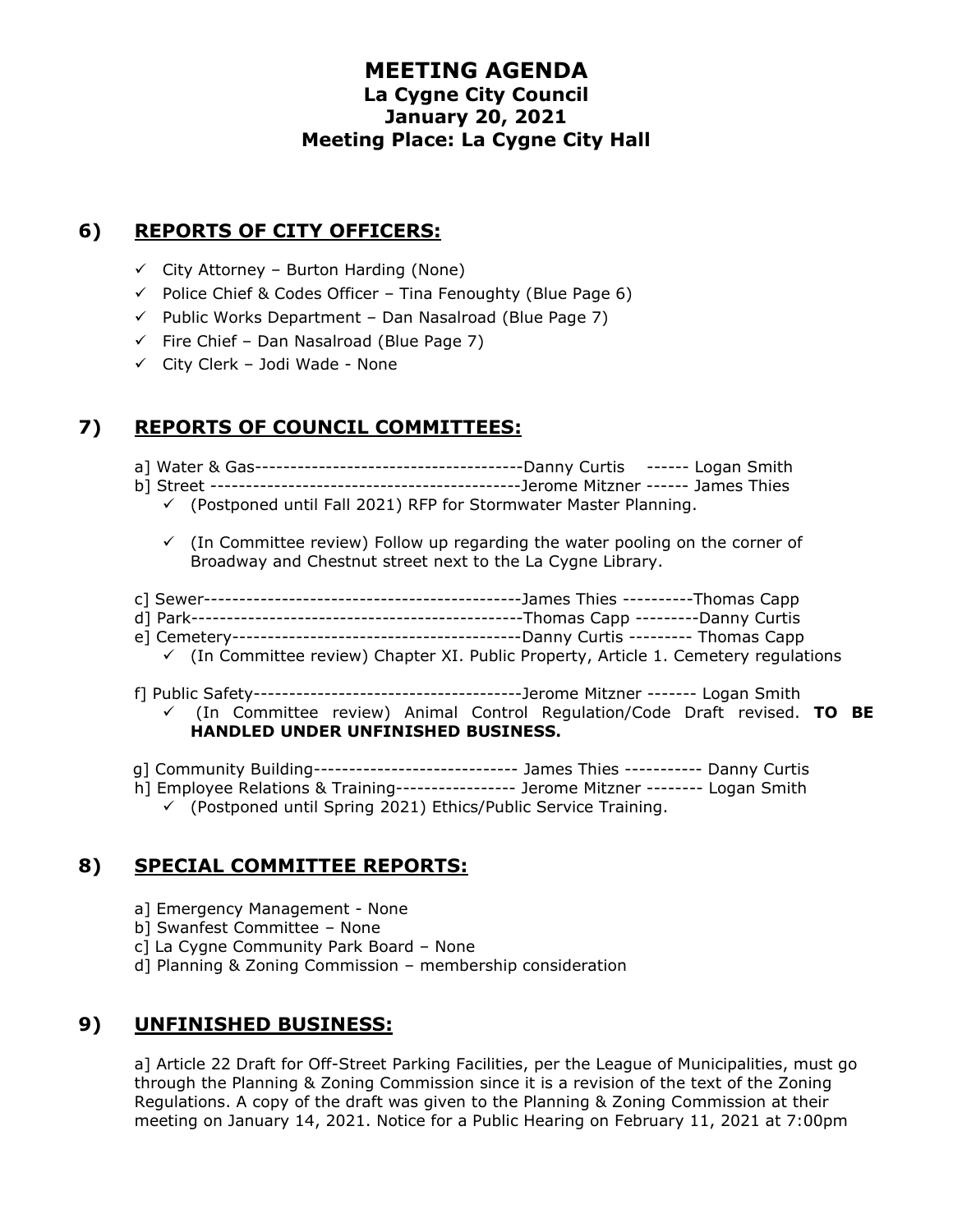#### **9) UNFINISHED BUSINESS CONTINUED:**

for Article 22 has been sent to the Linn County Newspaper to be published in the January 20 newspaper.

b] Ordinance No. Amending and restating Chapter II, of the Code of the City of La Cygne, Kansas relating to animal control and Regulations (At the Table).

### **10) NEW BUSINESS**

a] Gas Acquisition Management Project Participation agreement between City of La Cygne and Kansas Municipal Gas Agency for April 1, 2021 through March 31 2022. (White Page 28- 30)

b] Purchase Order 2021-1 Kyocera TASKalfa copier/printer/scanner replacement for the City Hall. (White Pages 31-34)

c] Purchase Order 2021-2 Christmas Pole Light Decorations (White Pages 35-44)

d] Purchase Order 2021-3 Street Pole Electrical Boxes (White Pages 45-47) (Blue Pages 8-10)

e] Ordinance No. \_\_\_\_\_ Amending Chapter X – Public Offenses, Article 2, by adding section 10-203 Public Indecency and 10-204 Urination or Defecation in public prohibited. (Blue Pages 11-12)

g] City Wide Trash pick-up in May 2021. Waiting to hear from Waste Management if this will be possible this year. Last year they had to cancel due to COVID-19 restrictions.

h] 2021 CCMFOA Clerk Virtual Spring Conference, March 17-19, \$225. The Clerks, Office Assistant, Codes Officer and Mayor could sit in on any of the sessions. (White Pages 48-49)

i] Application for Construction Debris Dumping assistance – Linn County Kansas. (Blue Pages 13-14)

j] Ordinance No. \_\_\_ annexing land to the City of La Cygne, Kansas (Blue Page 15-16)

k] Resolution No. 02-17 regarding maintenance of streets within the Linn County Industrial Park, La Cygne, Kansas. (Blue Page 18)

#### **EXECUTIVE SESSION:**

a] I move the city council recess into executive session to discuss \_\_\_\_\_\_\_\_\_\_\_\_\_\_ pursuant to \_\_\_\_\_\_\_\_\_\_\_\_\_\_\_\_\_\_\_\_\_\_\_\_. The open meeting will resume in the city council meeting area at

 $p.m.$ 

# **11) OTHER BUSINESS**